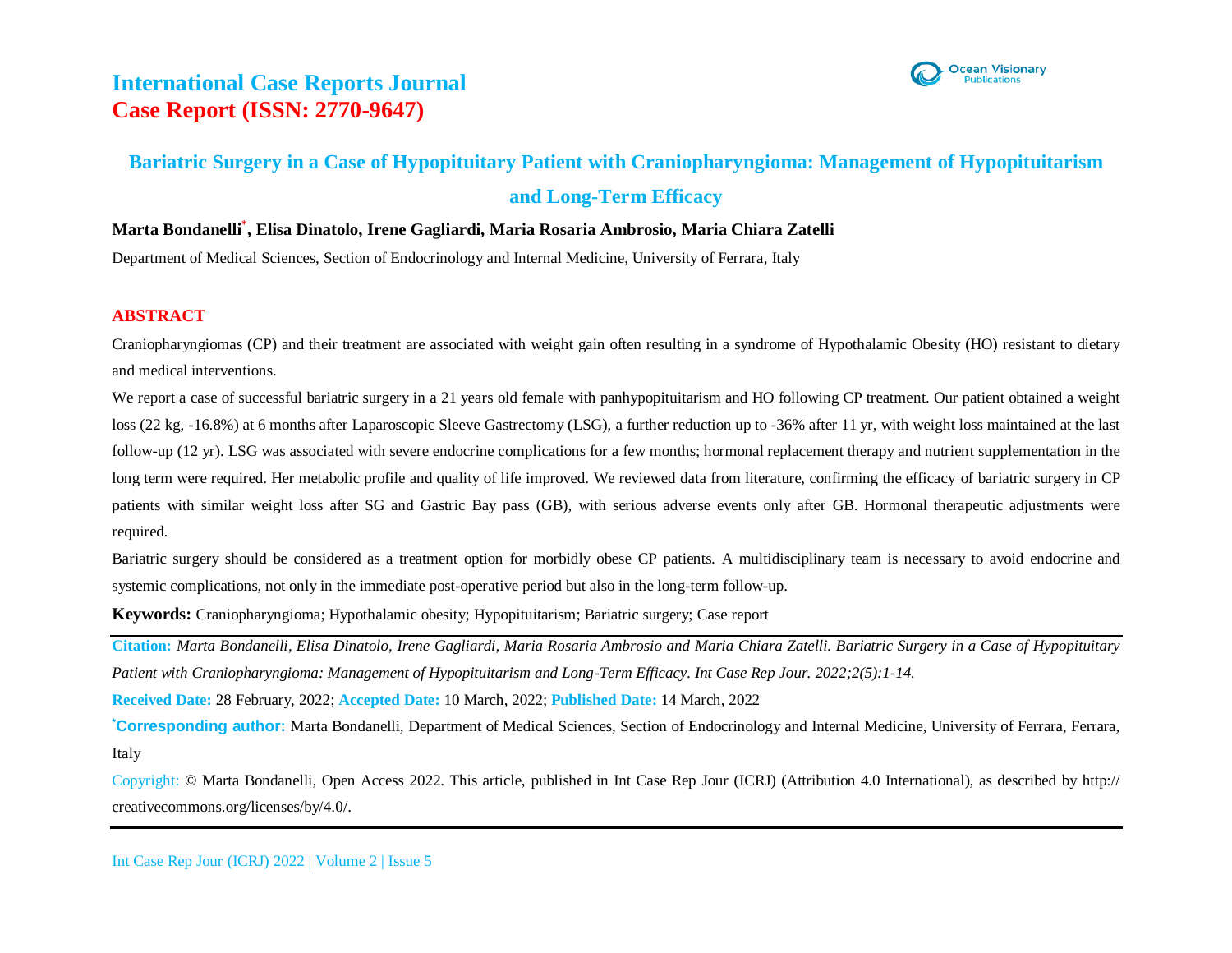

### **INTRODUCTION**

Craniopharyngiomas (CPs) are rare brain tumours associated with endocrine or neurological complications. Damage to the hypothalamus, either by tumour bulk, surgical intervention, or radiation therapy can result in a syndrome of Hypothalamic Obesity (HO), which is typically a morbid obesity, strictly related to hypothalamic damage extent. [1-5] Weight gain occurs despite adequate endocrine replacement of pituitary hormone deficiencies and is resistant to lifestyle interventions, therefore leading to severe obesity in up to 55% of CP patients. [1,3,4] Obesity is associated with increased morbidity risk, it reduced quality of life (QoL), and increased mortality. [5] HO treatment is often difficult and the results discouraging. Dietary restriction and lifestyle modifications are often ineffective, as well as targeted pharmaceutical options. [4] Results of bariatric surgery are limited, but they offer promising results, although these patients experience greater risk, due to hormone deficiencies and neurologic disorders. [2,4,6,7] We report a case of a hypopituitary CP patient who underwent successful bariatric surgery. Moreover, we reviewed the literature to extrapolate indications on the management of hypopituitary patients with CP during bariatric surgery and its long-term follow-up.

#### **CASE PRESENTATION**

Our patient underwent Laparoscopic Sleeve Gastrectomy (LSG) at the age of 21 years for severe obesity (height 156 cm; weight 131.2 kg; body mass index (BMI) 53.9 kg/m2; waist circumference 111 cm; hip circumference 135 cm) with associated hyperinsulinism (HOMA-IR=5.4), hypercholesterolemia, hyperuricemia, fatty liver grade 1, flat foot, valgus knee, and psychological distress. She had a history of complete surgical removal (at the age of 9 years) of a suprasellar CP with intraventricular development, with consequent hypopituitarism, diabetes insipidus and severe obesity, which had been refractory to treatment with integrated rehabilitation protocol, metformin, and hospitalized diet-exercise program. Magnetic resonance imaging showed an encephalo-malacic cavity with Cerebro Spinal Fluid (CSF) content in the right side of hypothalamus, supporting the diagnosis of HO.

At time of LSG corticosteroids were administered with the standard approach to pan-hypopituitary patients who undergo major surgery. Desmopressin dose was increased, on the basis of clinical parameters. The patient received education concerning postoperative nutritional needs; however, after discharge from surgery, she required urgent hospitalization for severe dehydration and adrenal crisis. She then developed a Central Venous Catheter (CVC)-related Candida sepsis that needed intensive care. After adjustment of the therapeutic regimen, the patient was discharged, but nausea and food aversion persisted, requiring one-day hospitalization to provide parenteral hydration and nutrient supplementation. Three months after surgery she was readmitted to our hospital for dehydration and severe hypernatremia. At discharge, the patient showed normal fluid balance using intranasal desmopressin and a good clinical status with adequate hormone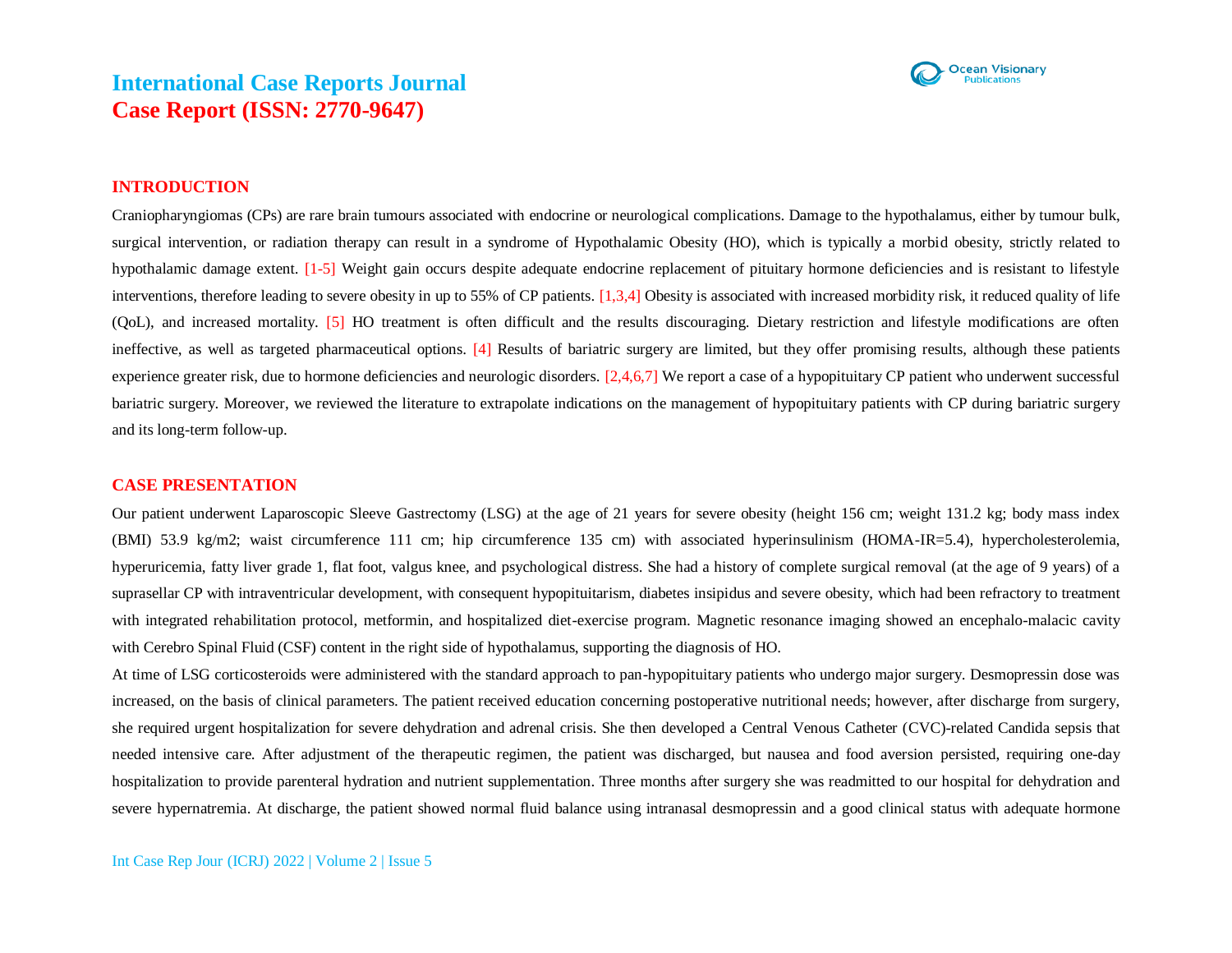

replacement (she refused somatotropin) and micronutrient supplementation. Anemia reappeared, requiring intravenous martial therapy for two years. Normalization of haemoglobin was achieved only after 8 years and currently persists with vitamin complex B supplementation. Vitamin D levels have also been maintained normal with oral cholecalciferol. Two years after LSG the patient underwent laparoscopic cholecystectomy for lithiasis, without complications. LSG was followed by a rapid weight loss of 22 kg at 6 months (-16.8%), with additional loss of 2 kg at 12 months (-18.3%). (Table 1) Subsequently, there was a slight gradual increase in weight up to 111.2 Kg at 36 months. This peak was followed by further progressive weight loss of 25 kg (due to calorie restriction with dietician monitoring, in combination with physical exercise) reaching a body weight of 95 kg (-27.6 %; BMI 39 Kg/m<sup>2</sup>) at 8 years and of 84 kg (-36%; BMI 34.52 Kg/m<sup>2</sup>) at 11 years after LSG. Then the weight remained stable up to the last follow-up at 12 yr

|                                     | <b>Baseline</b> | After<br><b>LSG</b> | <b>Follow-up</b><br>$3^\circ$ month | <b>Follow-up</b><br>$6^\circ$ month | <b>Follow-up</b><br>$12^{\circ}$ month | Follow-up<br>$18^{\circ}$ month | Follow-up<br>$24^{\circ}$ month | Follow-<br>up $3^\circ$<br>year | <b>Follow-</b><br>up $5^\circ$<br>vear | <b>Follow-</b><br>up $8^\circ$<br>vear | <b>Follow-</b><br>up $12^{\circ}$<br>year |
|-------------------------------------|-----------------|---------------------|-------------------------------------|-------------------------------------|----------------------------------------|---------------------------------|---------------------------------|---------------------------------|----------------------------------------|----------------------------------------|-------------------------------------------|
| <b>Body weight</b><br>$(Kg)$ /      | 131.2/          | 130/                | 116/                                | 109/                                | 107/                                   | 105/                            | 105.5/                          | 111.2/                          | 109/                                   | 95/                                    | 84/                                       |
| <b>BMI</b> ( $kg/m2$ )              | 53.9            | 53.4                | 47.6                                | 44.8                                | 43.9                                   | 43.1                            | 43.3                            | 45.7                            | 44.8                                   | 39.03                                  | 34.5                                      |
| <b>HOMA</b> index                   | 5.4             |                     |                                     |                                     | 1.9                                    | 1.1                             | 1.5                             | 1.1                             | 2.3                                    | 1                                      | 1.5                                       |
| Glucose (mg/dl)                     | 76              | 112                 | 95                                  | 69                                  | 80                                     | 70                              | 73                              | 69                              | 86                                     | 68                                     | 74                                        |
| Insulin (mUI/l)                     | 29.1            |                     |                                     |                                     | 9.9                                    | 6.5                             | 8.2                             | 6.8                             | 11                                     | 6.1                                    | 8.2                                       |
| Uric acid (mg/dl)                   | 8.28            | 12.1                | 6.5                                 | 6.5                                 | 6.6                                    | 6.4                             | $\overline{7}$                  | 6.6                             | 6.9                                    | 6.3                                    | 6.8                                       |
| <b>Total cholesterol</b><br>(mg/dl) | 240             | 294                 | 250                                 | 241                                 | 261                                    | 271                             | 305                             | 266                             | 249                                    | 241                                    | 199                                       |
| <b>Triglycerides</b><br>(mg/dl)     | 189             | 172                 | 155                                 | 95                                  | 192                                    | 147                             | 174                             | 169                             | 126                                    | 117                                    | 122                                       |
| LDL-cholesterol<br>(mg/dl)          | 231.2           | 199                 | 151                                 | 151                                 | 135                                    | 158                             | 184                             | 143                             | 145                                    | 136                                    | 115                                       |
| HDL-<br>cholesterol<br>(mg/dl)      | 71              | 61                  | 68                                  | 71                                  | 87                                     | 84                              | 86                              | 89                              | 78                                     | 81                                     | 59                                        |
| $ALT$ (U/L)                         | 19              | 243                 | 45                                  | 16                                  | 18                                     | 24                              | 21                              | 34                              | 64                                     | 18                                     | 23                                        |
| Calcium<br>(mmol/l)                 | 2.41            | 1.99                | 1.92                                | 2.18                                | 2.31                                   | $\mathfrak{2}$                  | 2.34                            | 2.35                            | 2.21                                   | 1.99                                   | 2.28                                      |

**Table 1:** Clinical and biochemical characteristics of the patient before and after bariatric surgery.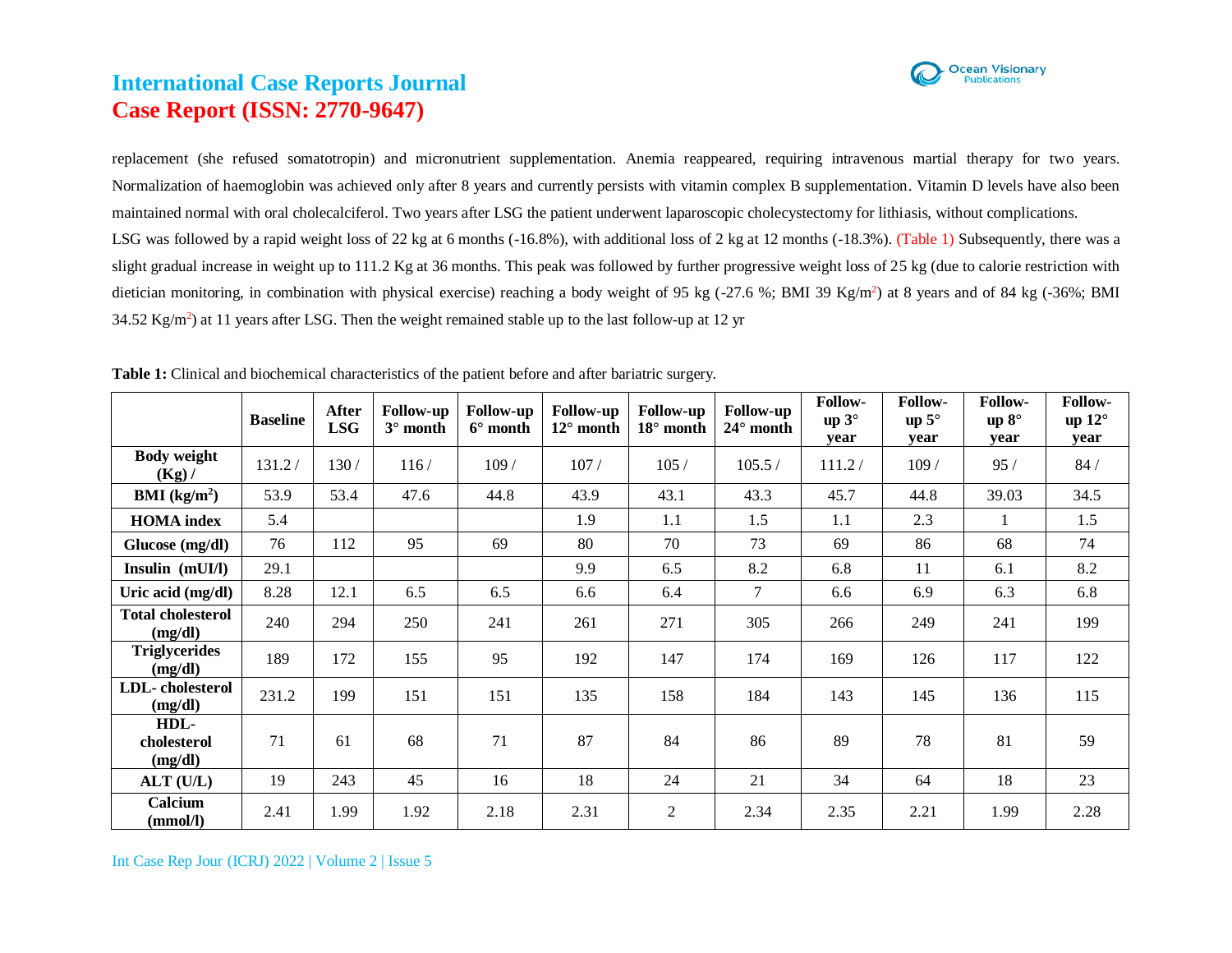

| Phosphorus<br>(mg/dl)                   | 4.3  | 2.1  | 3.5  | $\overline{4}$ | 3.2  | 3.4  | 3.1  | 3.2  | 2.52 | 3    | 3.4  |
|-----------------------------------------|------|------|------|----------------|------|------|------|------|------|------|------|
| Vitamin D<br>(ng/ml)                    | 15   | 14.3 | 21.2 | 28.4           | 24.7 | 36.3 | 25.9 | 26.4 | 34.2 | 30.7 | 31.7 |
| Haemoglobin<br>(g/dl)                   | 12   | 8.9  | 11.6 | 9.5            | 9.3  | 9    | 12   | 10.3 | 11.1 | 12.7 | 13.1 |
| <b>Creatinine</b><br>(mg/dl)            | 0.63 | 0.7  | 0.6  | 0.62           | 0.74 | 0.6  | 0.7  | 0.84 | 0.66 | 0.72 | 0.8  |
| Sodium (mEq/l)                          | 144  | 155  | 148  | 144            | 144  | 140  | 140  | 141  | 142  | 144  | 143  |
| Potassium<br>(mEq/I)                    | 4.42 | 3.8  | 3    | $\overline{4}$ | 4.5  | 4.1  | 4.4  | 4.4  | 3.5  | 3.8  | 4.2  |
| <b>Serum</b><br>osmolarity<br>(mOsm/Kg) | 297  | 302  | 319  | 285            | 288  | 283  | 285  | 275  | 290  | 300  | 334  |
| <b>Urine</b><br>osmolarity<br>(mOsm/Kg) | 421  | 283  | 95   | 583            | 658  | 659  | 505  | 605  | 498  | 580  | 652  |
| $FT4$ (ng/dl)                           | 1.29 | 0.83 | 0.76 | 1.42           | 1.64 | 1.14 | 1.36 | 1.21 | 1.6  | 1.33 | 1.38 |
| $IGF-1$ (ng/ml)                         | 41.4 | 33.2 | 44.5 | 42.3           | 35.1 | 28.6 | 34.3 | 31.5 | 30.2 | 33.4 | 28   |

Weight loss was associated with normalization of HOMA index and uricemia. Wellbeing, hunger control, satiety, and psychological condition improved, and the patient advanced her education by attending technology courses, consequently obtaining a high school diploma and a job.

Hormonal replacement therapy was modified with time (Table 2): hydrocortisone was maintained at the daily dose of 40 mg during the first months, then it was reduced to 30 mg at 6 months and to 20 mg at 3 years. The daily dose was maintained until the 12th year, with temporary dose increases to 25 mg/day according to the clinical condition. L-thyroxin (L-T4) dose was initially increased, and then decreased from the third month. In the first months after LSG the patient switched from sublingual to intranasal desmopressin formulation due to dehydration episodes. Then, the dose of intranasal desmopressin was reduced.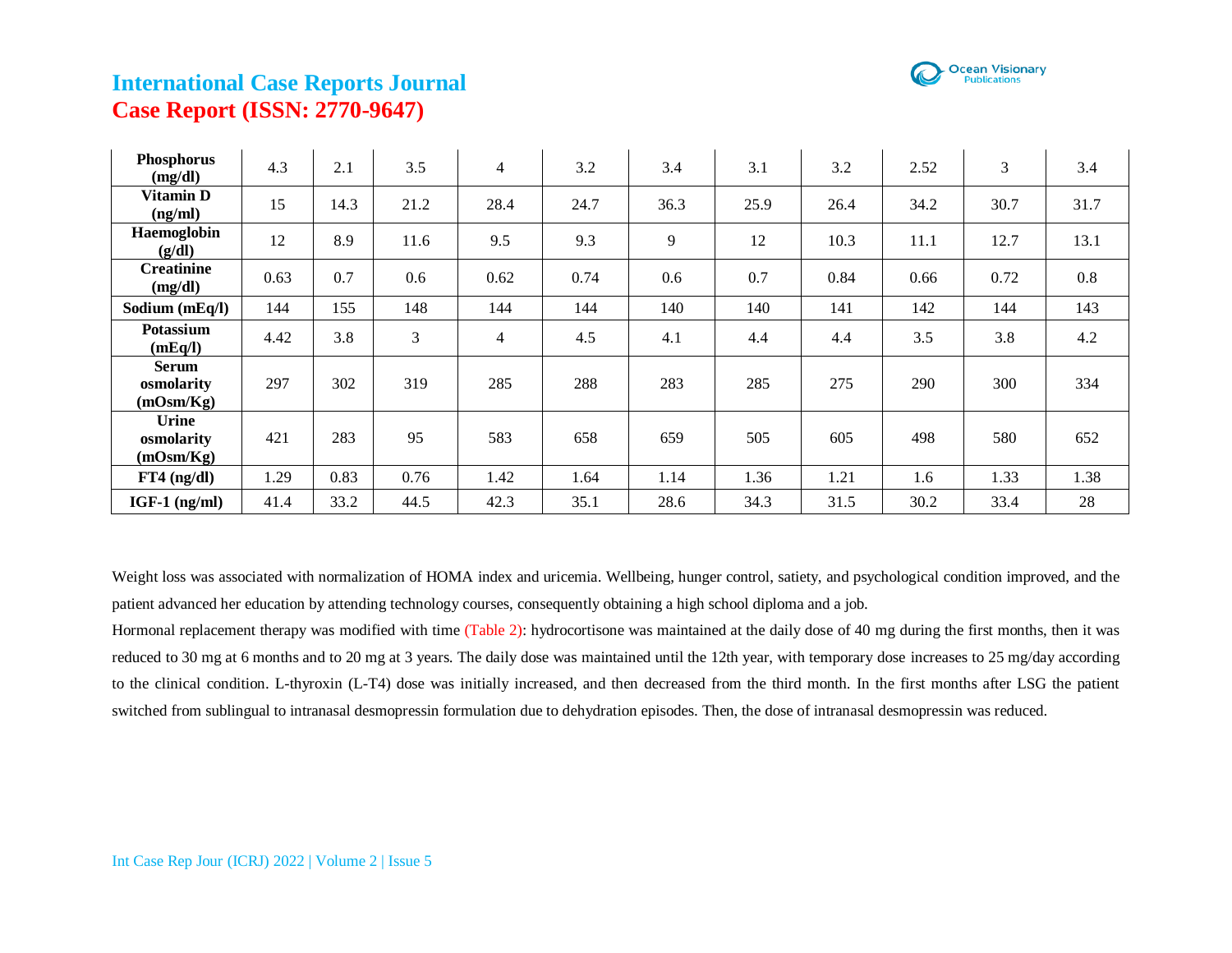

**Table 2:** Changes in oral hormonal supplementation after bariatric surgery.

|  |  |  |  |  |  | Ethinylestradiol, EE; Estradiol Hemihydrate, EH; Dydrogesteron, DHG; Norelgestromin, NE; Transdermal, TD; Sublingual, SL; Intranasal, IN. |  |  |  |
|--|--|--|--|--|--|-------------------------------------------------------------------------------------------------------------------------------------------|--|--|--|
|  |  |  |  |  |  |                                                                                                                                           |  |  |  |

|                              | <b>Baseline</b>                                       | <b>After LSG</b>                                      | <b>Follow-up</b><br>3 <sup>'</sup> month              | <b>Follow-up</b><br>6 <sup>month</sup>                | Follow-<br>up $12^\circ$<br>month                      | Follow-<br>up $18^\circ$<br>month                      | Follow-<br>up 24<br>month                            | Follow-<br>$up\ 3^{\degree}$<br>year               | Follow-<br>$up\$<br>year                           | Follow-<br>$up~8^\circ$<br>year                    | <b>Follow-up</b><br>$12^{\degree}$ year      |
|------------------------------|-------------------------------------------------------|-------------------------------------------------------|-------------------------------------------------------|-------------------------------------------------------|--------------------------------------------------------|--------------------------------------------------------|------------------------------------------------------|----------------------------------------------------|----------------------------------------------------|----------------------------------------------------|----------------------------------------------|
| <b>Desmopressin</b>          | $120 \mu g$ /die,<br><b>SL</b>                        | $120 \mu g$ /die,<br><b>SL</b>                        | $10 \mu g$ /die,<br>IN                                | $5 \mu g$ /die, IN                                    | $5 \mu g$ /die,<br>IN                                  | $5 \mu g$ /die,<br>IN                                  | $5 \mu g / \text{die}$ ,<br>IN                       | $5 \mu g/die$ ,<br>IN                              | $5 \mu g$ /die,<br>IN                              | $5 \mu g$ /die,<br>IN                              | 5 µg/die,<br>IN                              |
| <b>Hydrocortisone</b>        | $20 \frac{\text{mg}}{\text{die}}$                     | $40 \frac{\text{mg}}{\text{die}}$                     | $40 \text{ mg/die}$                                   | 30 mg/die                                             | 30<br>mg/die                                           | 30<br>mg/die                                           | 30<br>mg/die                                         | 20<br>mg/die                                       | 20<br>mg/die                                       | 20<br>mg/die                                       | 20 mg/die                                    |
| L-tiroxine                   | 1050<br>$\mu$ g/week                                  | 1050<br>$\mu$ g/week                                  | 800<br>$\mu$ g/week                                   | 800<br>$\mu$ g/week                                   | 750<br>$\mu$ g/week                                    | 750<br>$\mu$ g/week                                    | 825<br>µg/week                                       | 825<br>$\mu$ g/week                                | 875<br>$\mu$ g/week                                | 750<br>$\mu$ g/week                                | 625<br>$\mu$ g/week                          |
| <b>Hormone</b>               | <b>EE 50</b><br>$\mu$ g/die, TD<br>for 21 days,<br>TD | <b>EE 50</b><br>$\mu$ g/die, TD<br>for 21 days,<br>TD | <b>EE 50</b><br>$\mu$ g/die, TD<br>for 21 days,<br>TD | <b>EE 50</b><br>$\mu$ g/die, TD<br>for 21 days,<br>TD | EE 33.9<br>$\mu$ g/die                                 | EE 33.9<br>$\mu$ g/die                                 | EE 33.9<br>$\mu$ g/die                               | EE 33.9<br>$\mu$ g/die                             | EE 33.9<br>$\mu$ g/die                             | EE 33.9<br>$\mu$ g/die                             | <b>EH 25</b><br>µg/die for<br>21 days,<br>TD |
| replacement<br>therapy (HRT) | <b>DHG 10</b><br>$mg$ for 10<br>days/month            | <b>DHG 10</b><br>mg for 10<br>days/month              | <b>DHG 10</b><br>mg for 10<br>days/month              | <b>DHG 10</b><br>$mg$ for 10<br>days/month            | $\, +$ NE<br>203<br>µg/die,<br>for $21$<br>days,<br>TD | $\,+\,NE$<br>203<br>µg/die,<br>for $21$<br>days,<br>TD | $\,+\,NE$<br>203<br>µg/die,<br>for 21<br>days,<br>TD | $+NE$<br>203<br>µg/die,<br>for $21$<br>days,<br>TD | $+NE$<br>203<br>µg/die,<br>for $21$<br>days,<br>TD | $+NE$<br>203<br>µg/die,<br>for $21$<br>days,<br>TD | <b>DHG 10</b><br>$mg$ for 10<br>days/month   |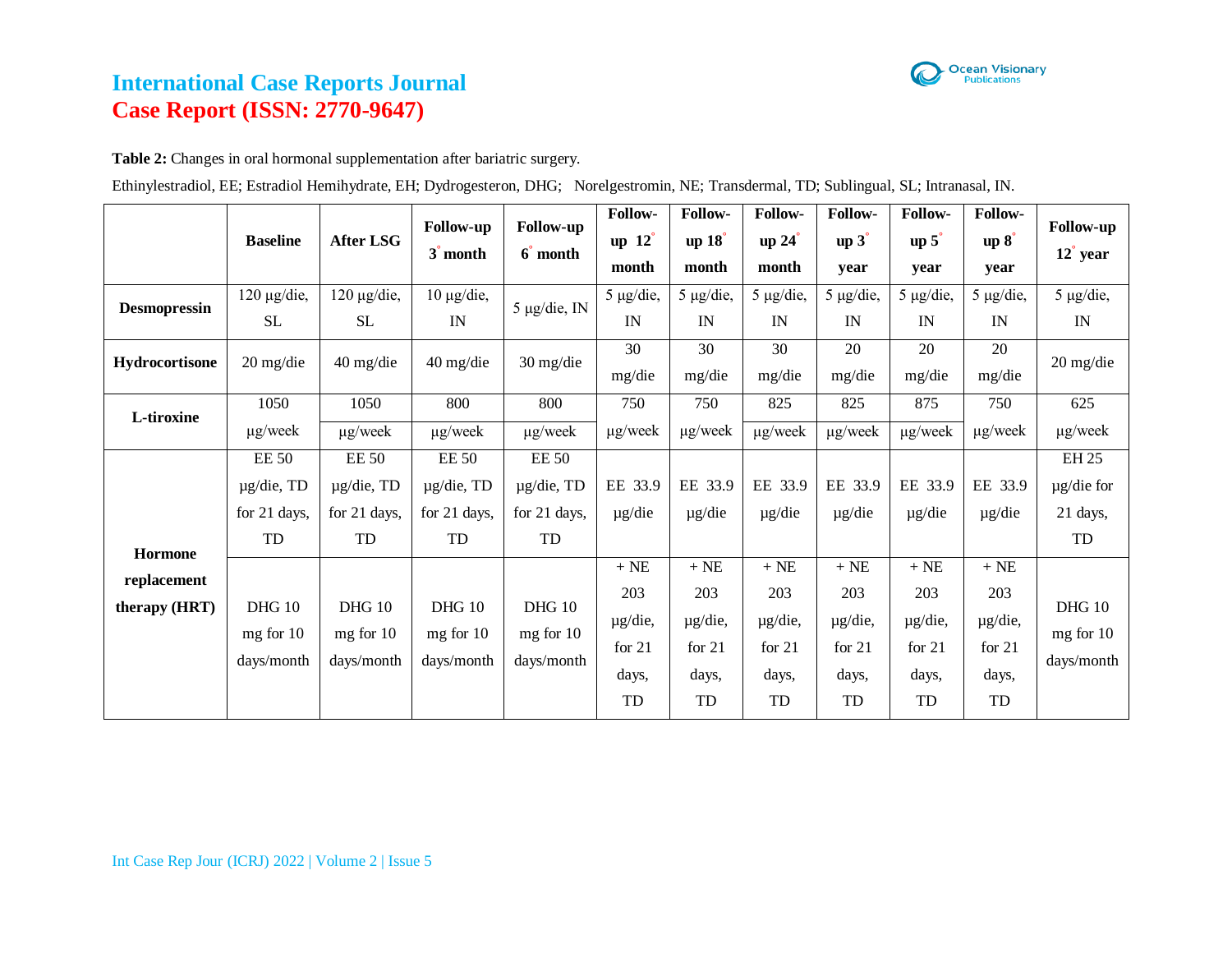

### **DISCUSSION**

We showed that LSG may be effective in long term treatment of CP patients, but it may be associated with severe endocrine complications in the first months after surgery.

As suggested by the literature, [7] our patient received a standard approach to glucocorticoid treatment during bariatric surgery and hydrocortisone was maintained at higher doses at discharge as compared to those before surgery. However, she presented an adrenal crisis and severe dehydration immediately after discharge from surgery and she needed two readmissions during the following 3 months for severe dehydration. Hospitalization for suspected adrenal crisis was reported in another case after Laparoscopic Adjustable Gastric Band (LAGB), [8-17] suggesting special attention in these patients not only in the first few days after surgery but also in the first months.

Little is known about the effects of bariatric surgery on glucocorticoid absorption. In patients with primary or secondary adrenal insufficiency, plasma cortisol profiles after hydrocortisone were similar before and after bariatric surgery, moreover only minor differences were observed among different types of surgery, suggesting using a postoperative cortisol profiling to guide appropriate glucocorticoid dose adjustment. [18]

It has been shown that cortisol clearance is inversely related to insulin sensitivity and that fatty liver disease is associated with increased cortisol clearance. [19] Therefore, cortisol clearance and cortisol distribution can be expected to decrease after weight loss, requiring a lower glucocorticoid replacement dose. [21] However, no substantial changes in oral glucocorticoid dose were reported after bariatric surgery in CP patients. (Table 3)

In our patient, L-T4 dose was progressively reduced, in agreement with previous reports of CP patients who received either LSG or GB. [11,13] In contrast, other Authors showed no change or slight increase in L-T4 dose after GB. [11]

**Table 3:** Summary of data from literature describing a total of 40 patients receiving bariatric surgery for hypotalamic obesity after craniopahryngioma. Laparoscopic-adjustable gastric banding (LABG); laparoscopic sleeve gastrectomy (LSG); gastric bypass (GB); biliopancreatic diversion (BPD).

| <b>Authors</b> | Number/(sex) | <b>Bariatric</b><br>procedure<br>median age<br>(range) | <b>Bariatric</b><br>procedures<br>(number) | <b>Adverse event</b> | <b>Endocrine</b><br>complications | <b>Hormonal</b><br>replacement<br>change | <b>Follow-</b><br>up time<br>range<br>and/or<br>median | Responders,<br>number BMI<br>reduction or<br>weight loss,<br>median<br>(range) |
|----------------|--------------|--------------------------------------------------------|--------------------------------------------|----------------------|-----------------------------------|------------------------------------------|--------------------------------------------------------|--------------------------------------------------------------------------------|
|----------------|--------------|--------------------------------------------------------|--------------------------------------------|----------------------|-----------------------------------|------------------------------------------|--------------------------------------------------------|--------------------------------------------------------------------------------|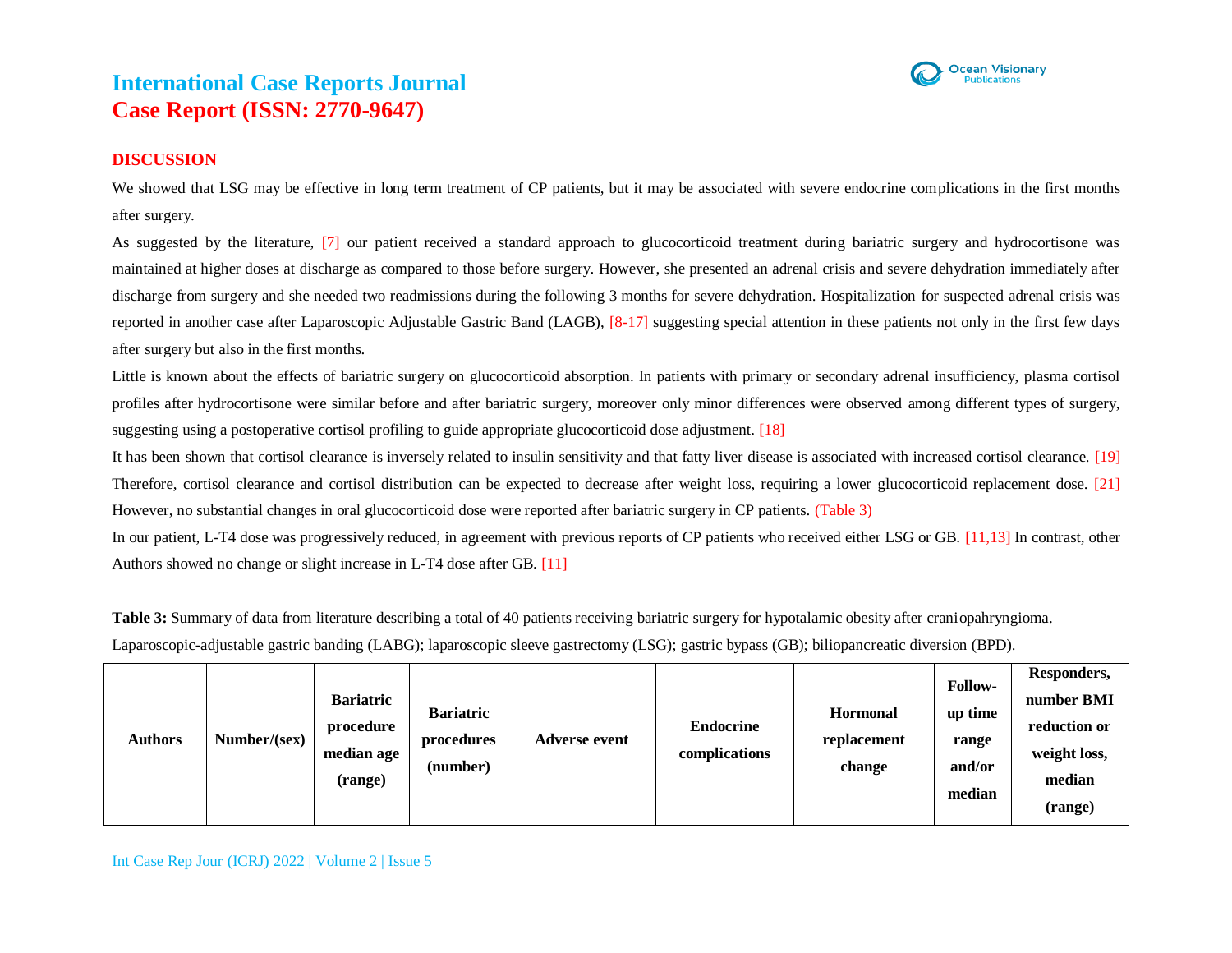

| Gatta et al,<br>2013 | 4(2F)                   | LSG 33.5 yr<br>$(24-43)$ GB | LSG(2)                 | Klebsiella<br>septicemia*,<br>esophagus | Diabetes insipidus<br>crisis $*(n=1, GB)$                             | None reported                                                                                                     | $2.5 \text{ yr}$<br>reduction:<br><b>LSG</b><br>9.6)<br>$4 - 5.3$ yr<br>median<br>reduction:<br>4.7 GB<br>14.1%<br>$1-9$ yr,<br>median<br>5,5<br><b>LAGB</b><br>$0,4-4$ yr,<br>median 2<br>loss: 30%<br><b>LSG</b><br>2-4 yr,<br>median 3<br>yr GB<br>$1-5.4$ yr,<br>median<br>3.2 | $2/2$ SLG BMI<br>14.6% (19.6- |                                                                         |
|----------------------|-------------------------|-----------------------------|------------------------|-----------------------------------------|-----------------------------------------------------------------------|-------------------------------------------------------------------------------------------------------------------|------------------------------------------------------------------------------------------------------------------------------------------------------------------------------------------------------------------------------------------------------------------------------------|-------------------------------|-------------------------------------------------------------------------|
|                      |                         |                             | 40.7 yr<br>$(30.5-51)$ | GB(2)                                   | ulcerations* ( $n = 1$ ,<br>GB)                                       |                                                                                                                   |                                                                                                                                                                                                                                                                                    |                               | $1/2$ GB BMI                                                            |
|                      |                         |                             |                        | LAGB(6)                                 | Dysphagia and/or<br>abdominal pain<br>and/or vomiting<br>$(n=6$ LAGB) | Hospitalization for                                                                                               | Impaired<br>effectiveness of<br>oral desmopressin<br>$(n=1)$                                                                                                                                                                                                                       |                               | $6/6$ LAGB, $4/4$<br>LSG No weight<br>loss, but weight<br>stabilization |
|                      | Weissman et<br>al. 2013 | 9(7F)                       | 17 yr (12-<br>30)      | LSG $(2+2)$<br>12 months<br>after LAGB) | Re-adjustement of<br>binding $(n=2)$<br>LAGB)                         | suspected adrenal<br>crisis* $(n=1,$<br>LAGB)                                                                     | Hydrocortisone<br>dose was<br>transiently<br>increased $(n=2)$                                                                                                                                                                                                                     |                               | 2/2 GB weight                                                           |
|                      |                         |                             |                        | $GB(1 + 1)2$<br>months after<br>LAGB)   | Device was finally<br>explanted (n=4<br>LAGB)                         |                                                                                                                   |                                                                                                                                                                                                                                                                                    |                               |                                                                         |
|                      | Wolf et al.,<br>2016    | 4(3F)                       | 20.5 yr (16-<br>26)    | <b>GB</b>                               | None reported                                                         | Marked reduction<br>in fT4 concentra-<br>tion in the long-<br>term follow-up<br>$(n=1)$ Decreased<br>IGF-1 levels | Therapy was<br>slightly adapted<br>following gastric<br>bypass surgery<br>compared to<br>baseline $(n=3)$<br>Hydrocortisone                                                                                                                                                        |                               | $4/4$ GB BMI<br>reduction and<br>weight loss:<br>~27%                   |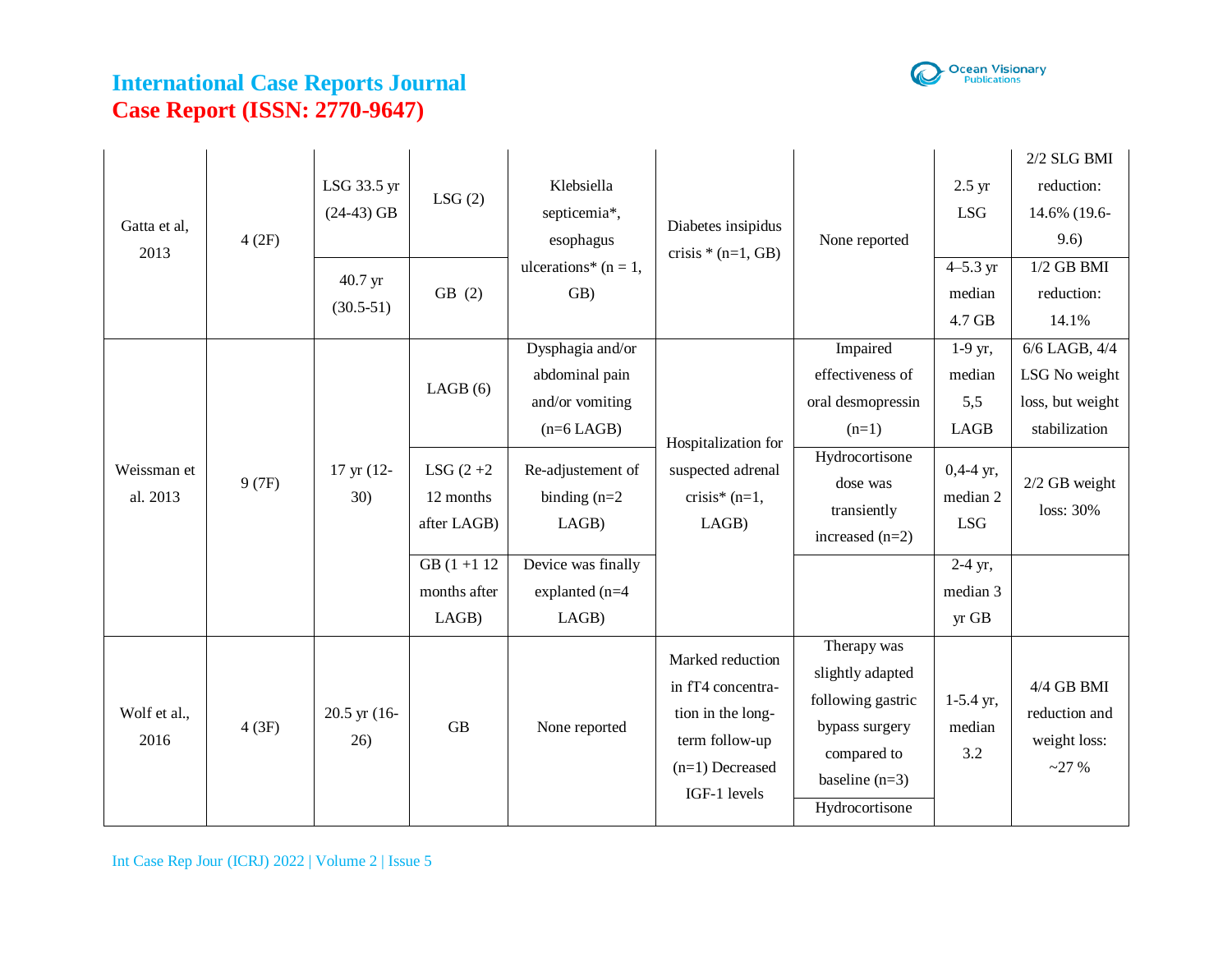

|                        |         |                                                 |                 |                                                                                                |               | dose was distinctly<br>reduced $(n=1)$<br>Hydrocortisone<br>dose was<br>marginally<br>increased $(n=2)$<br>L-thyroxine dose<br>was markedly<br>reduced $(n=1)$<br>L-thyroxine dose<br>was slightly<br>increased $(n=1)$ |                |                                           |
|------------------------|---------|-------------------------------------------------|-----------------|------------------------------------------------------------------------------------------------|---------------|-------------------------------------------------------------------------------------------------------------------------------------------------------------------------------------------------------------------------|----------------|-------------------------------------------|
| Trotta et al.,<br>2017 | 3(2F)   | 22.3 yr $(21 -$<br>(24)                         | <b>LSG</b>      | Minor bleeding<br>$(n=1)$ , mild folic<br>acid and vitamin D<br>deficiency $(n=$<br>unknown)   | None reported | L-thyroxine dose<br>was reduced $(n=2)$<br>Desmopressin dose<br>was reduced $(n=3)$<br>GH dose was<br>increased $(n=2)$<br>GH was Started<br>$(n=1)$                                                                    | $2 \text{ yr}$ | 3/3 LSG BMI<br>reduction:<br>28.25 %      |
| Garrez et. Al,<br>2020 | $5(4F)$ | LSG 34 yr<br>$(27-40)$<br>GB 38 yr<br>$(36-47)$ | LSG(3)<br>GB(2) | Slight abdominal<br>pain, vomiting and<br>diarrhoea<br>Epigastric pain,<br>vomiting of greater | None reported | Minor adjustment<br>in HRT $(n=5)$                                                                                                                                                                                      | $2 \text{ yr}$ | $2/3$ LSG<br>$2/2$ GB weight<br>loss: 30% |

Int Case Rep Jour (ICRJ) 2022 | Volume 2 | Issue 5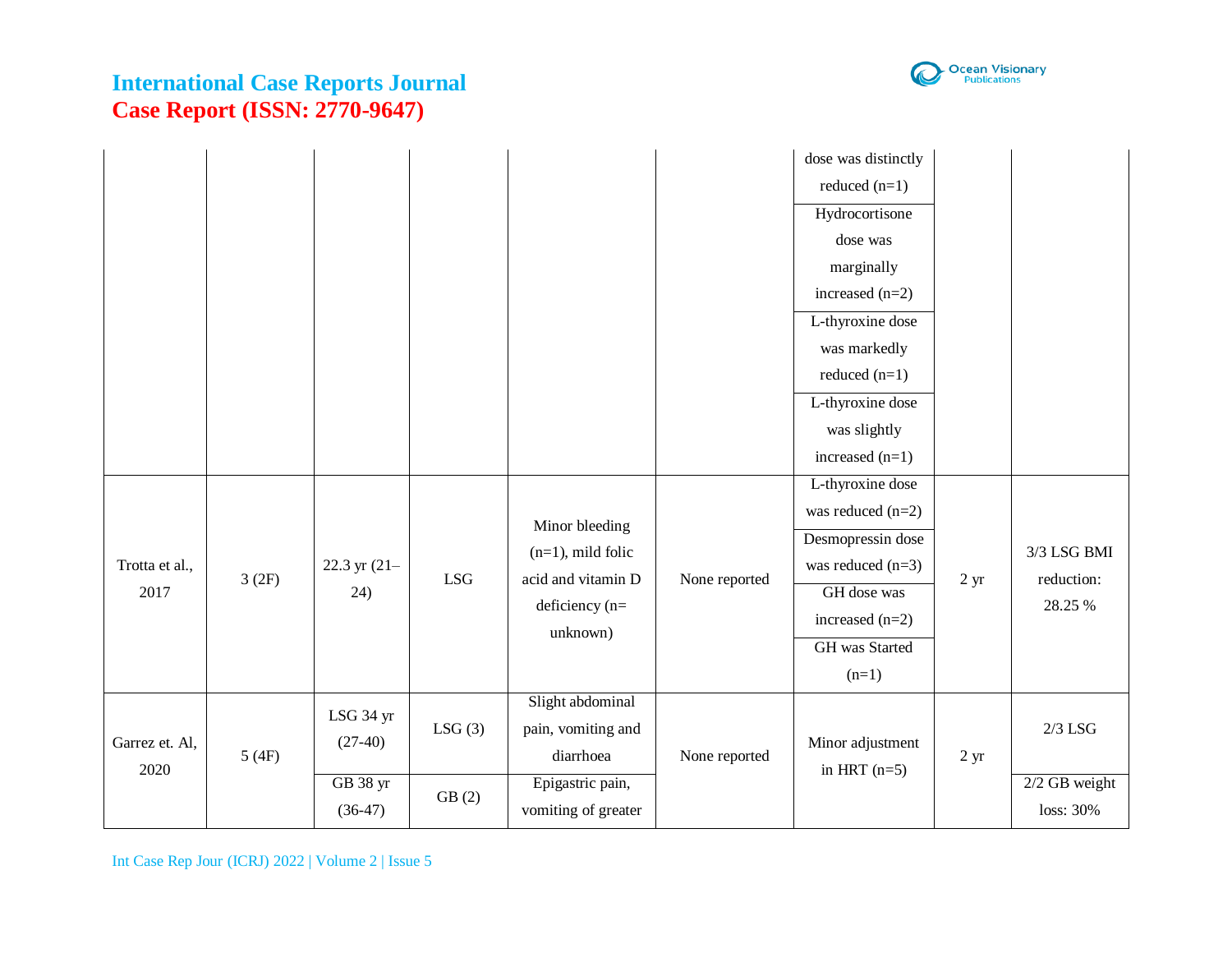

|                |        |                  |                | magnitude $(n=1,$    |               |                      |                   |                       |
|----------------|--------|------------------|----------------|----------------------|---------------|----------------------|-------------------|-----------------------|
|                |        |                  |                | GB)                  |               |                      |                   |                       |
|                |        |                  |                |                      |               | Minor adjustments    |                   |                       |
|                |        |                  |                |                      |               | in hormone           |                   |                       |
|                |        |                  |                |                      |               | replacement $(n=3)$  |                   |                       |
|                |        |                  |                |                      |               | Minor increase       |                   |                       |
|                |        |                  |                |                      |               | recombinant          |                   | 5/5 GB weight         |
|                |        |                  |                |                      |               | human growth         |                   | loss: 25%             |
|                |        |                  | LSG(3) GB      |                      |               | hormone dose         |                   |                       |
| Wijnen et al., | 8 (7F) | 13 yr $(2-26)$   | $(4+1$ after 2 | Non reported         | Non reported  | $(n=3)$              | 2 <sub>yr</sub>   |                       |
| 2017           |        |                  | yr LSG)        |                      |               | L-thyroxine dose     |                   |                       |
|                |        |                  |                |                      |               | was reduced $(n=3)$  |                   |                       |
|                |        |                  |                |                      |               | desmopressin dose    |                   |                       |
|                |        |                  |                |                      |               | was slightly         |                   |                       |
|                |        |                  |                |                      |               | increased $(n=2)$    |                   | 2/3 LSG weight        |
|                |        |                  |                |                      |               | <b>Estradiol</b> and |                   | $loss:10\%$           |
|                |        |                  |                |                      |               | progesteone dose     |                   |                       |
|                |        |                  |                |                      |               | was reduced $(n=1)$  |                   |                       |
|                |        |                  | GB with        |                      |               | standard hormone     |                   |                       |
| Inge et al.,   | 1 (M)  | 18 <sub>yr</sub> | truncal        | Mild iron-deficiency | None reported | replacement for      | 2.5 yr            | <b>BMI</b> reduction  |
| 2007           |        |                  | anterior       | anemia               |               | hypopituitarism      |                   | was 21.6 %            |
|                |        |                  | vagotomy       |                      |               | was continued        |                   |                       |
| Page-Wilson    |        |                  |                |                      |               |                      |                   | Weight loss:          |
| et al., 2012   | 1(F)   | 18 <sub>yr</sub> | GB             | None reported        | None reported | None reported        | 1.6 <sub>yr</sub> | 26.6%                 |
|                |        |                  |                |                      |               |                      |                   | <b>BMI</b> reduction: |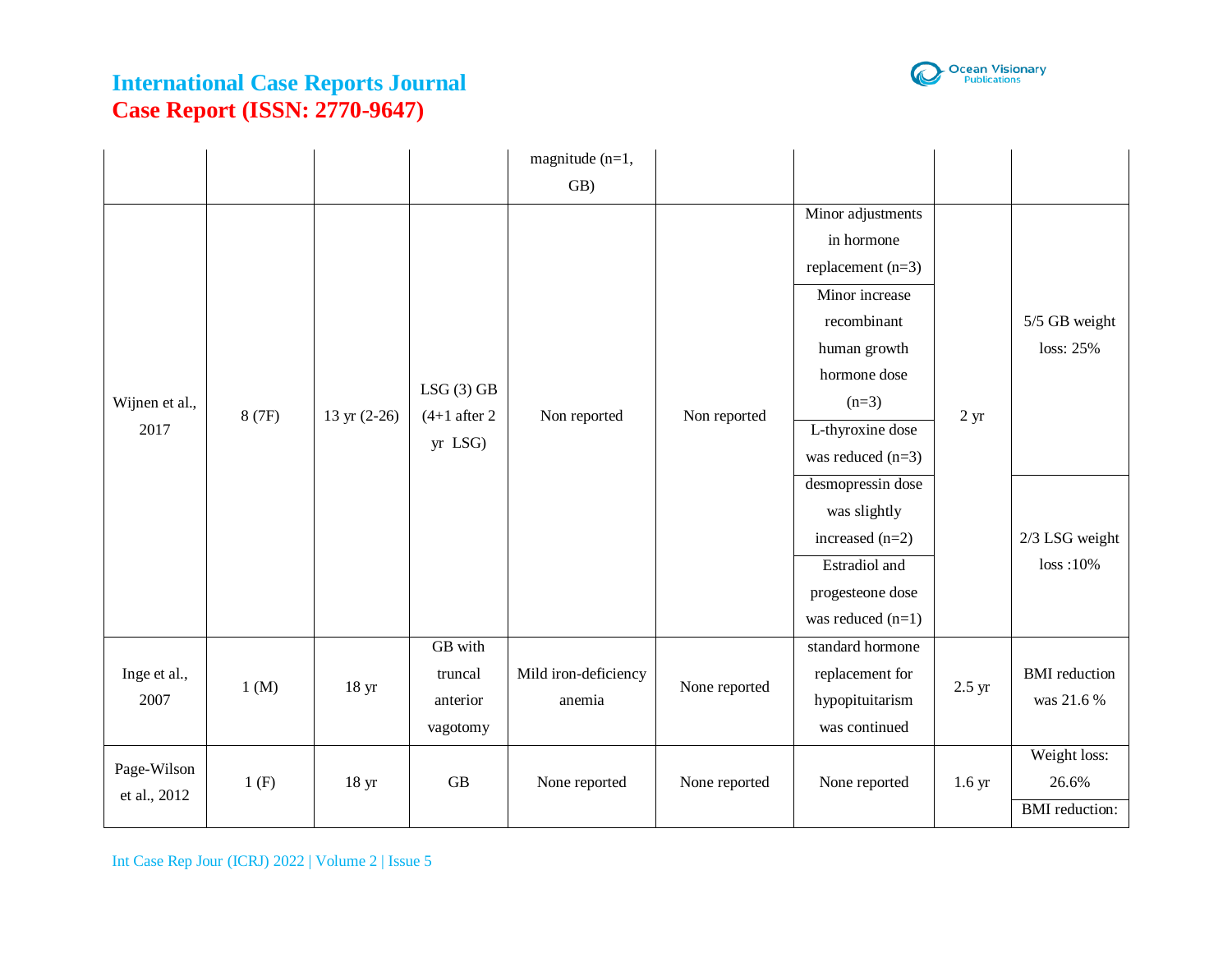

|                             |       |            |        |                     |               |                     |          | 24.4 %         |
|-----------------------------|-------|------------|--------|---------------------|---------------|---------------------|----------|----------------|
|                             |       |            |        | Diarrhea, chronic   |               |                     |          |                |
|                             |       |            |        | pain, fatigue,      |               |                     |          |                |
|                             |       |            |        | dumping-type        |               | not require changes | $2-4$ yr | <b>GB BMI</b>  |
|                             |       | GB 12.7 yr | GB(1)  | syndrome*, and      |               | in doses of         | median 3 | reduction:     |
|                             |       |            |        | psychologic         |               | medications         | yr       | 33.8%          |
|                             |       |            |        | deterioration (n=1, |               |                     |          |                |
|                             |       |            |        | GB)                 |               |                     |          |                |
|                             |       |            |        | Acute gallstone     |               | required pubertal   |          | <b>BPD BMI</b> |
|                             |       | BPD 15 yr  | BPD(1) | pancreatitis* (n=1, |               | induction           |          | reduction:     |
|                             |       |            |        | GB)                 |               |                     |          | 28.8%          |
| Rottembourg<br>et al., 2009 |       |            |        | Symptomatic         |               |                     |          |                |
|                             | 2(1F) |            |        | hyperuricemia (n=1, | None reported | GH was started      |          |                |
|                             |       |            |        | GB)                 |               |                     |          |                |
|                             |       |            |        | Very serious        |               |                     |          |                |
|                             |       |            |        | bradycardia         |               |                     |          |                |
|                             |       |            |        | necessitating       |               |                     |          |                |
|                             |       |            |        | pacemaker and       |               |                     |          |                |
|                             |       |            |        | intestinal stenosis |               |                     |          |                |
|                             |       |            |        | with bleeding       |               |                     |          |                |
|                             |       |            |        | requiring           |               |                     |          |                |
|                             |       |            |        | laparoscopic        |               |                     |          |                |
|                             |       |            |        | surgical repairs*   |               |                     |          |                |
|                             |       |            |        | $(n=1, BPD)$        |               |                     |          |                |
|                             |       |            |        | Recurrent fever     |               |                     |          |                |

Int Case Rep Jour (ICRJ) 2022 | Volume 2 | Issue 5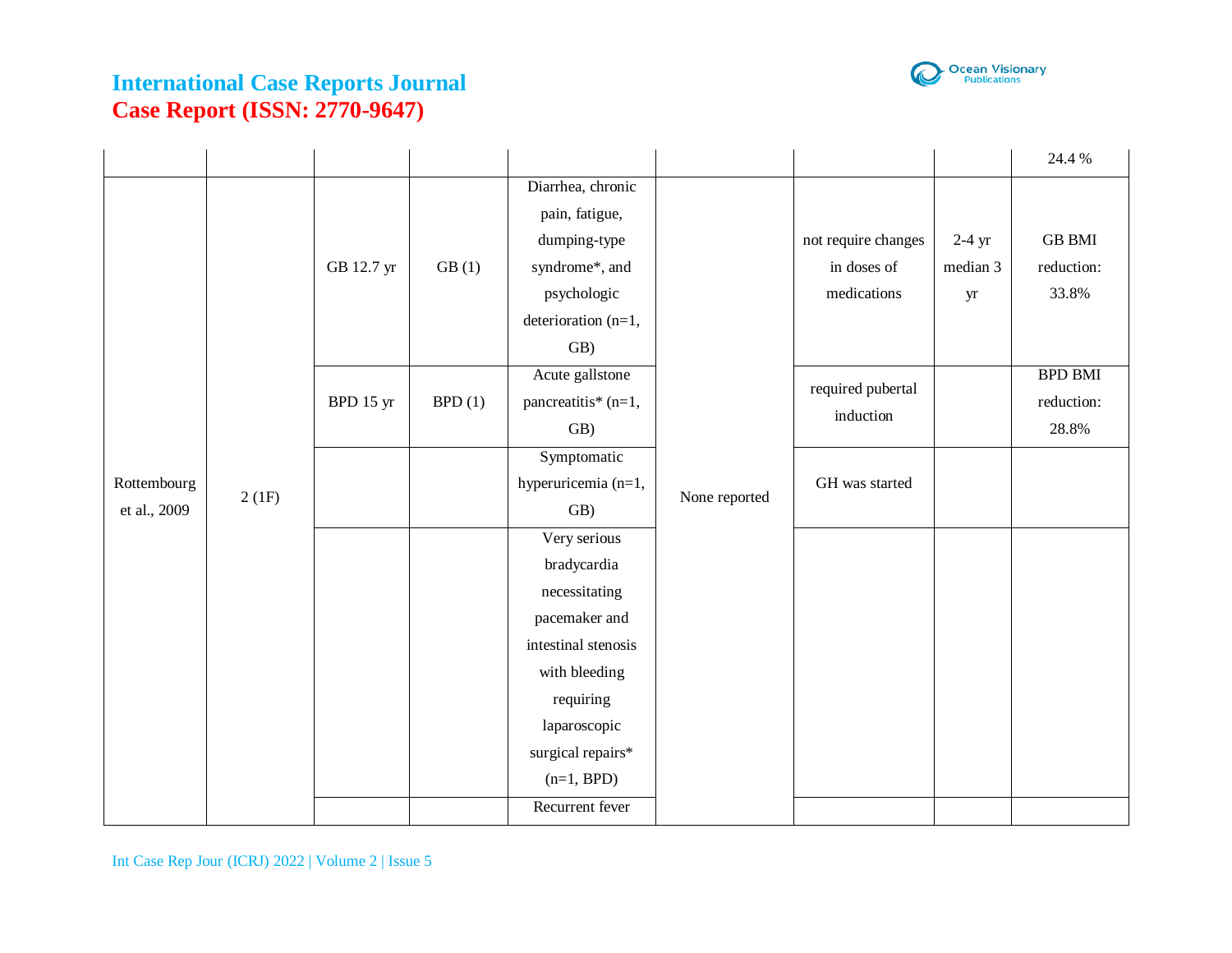

|                          |       |                             |        | $(n=1, BPD)$  |               |               |                  |                                      |
|--------------------------|-------|-----------------------------|--------|---------------|---------------|---------------|------------------|--------------------------------------|
| Bretault et<br>al., 2016 | 3(1F) | $29 \text{ yr}$ (19-<br>48) | GB(2)  | None reported | None reported | None reported | $1.5 \text{ yr}$ | GB weight loss:<br>14%<br>LSG weight |
|                          |       |                             | LSG(1) |               |               |               |                  | loss: 9%                             |

These data suggest that oral hormone replacement (hydrocortisone and L-T4) must be personalized and closely monitored not only in the first months after surgery but also in the long term. [21,22]

In CP patient's nausea, vomiting and/or lack of thirst may favour electrolytes imbalance and severe dehydration possibly leading to neurological complications. Dehydration may be a common complication of bariatric surgery in normal obese, requiring treatment especially in GB (4.8%) compared with SG (3.3%) patients. [23] As in our patient, presence of diabetes insipidus may favour and worsen this complication requiring readmission and increasing the risk of neurological complication due to severe hypernatremia. Our patient needed parenteral hydration for a long time, associated with change of desmopressin formulation. [11]

These data confirm that the appropriate medical management of post-bariatric follow-up requires particular attention in CP patients, to avoid endocrine complication.

In the general population, SG is associated with fewer nutrient deficiencies as compared with GB. [24] We observed iron-deficiency anemia requiring intravenous and oral therapy for two and five years, respectively, confirming the need of a long-lasting monitoring of micronutrient deficiencies in CP patients. Despite the endocrine complications, LSG has been associated with a successful clinical outcome in our patient leading to a rapid weight loss of 22 kg (-16.8%) in the first 6 months, followed by progressive fall in body weight up to a 36% reduction. Data from literature confirmed that CP patients may have a good response to SG obtaining a median weight loss of 11.2% (range 9 to 14.7) and/or BMI reduction of 21.4% (range 14.6 to 28.2). (Table 3) The number of responders to SG appeared to be lower as compared with GB (7 out of 16 vs. 1 out of 20, p=0.012). However, the majority of non-responders obtained a stabilization of body weight after SG, which could be considered a positive result in these patients. Some authors suggested that non-adjustment of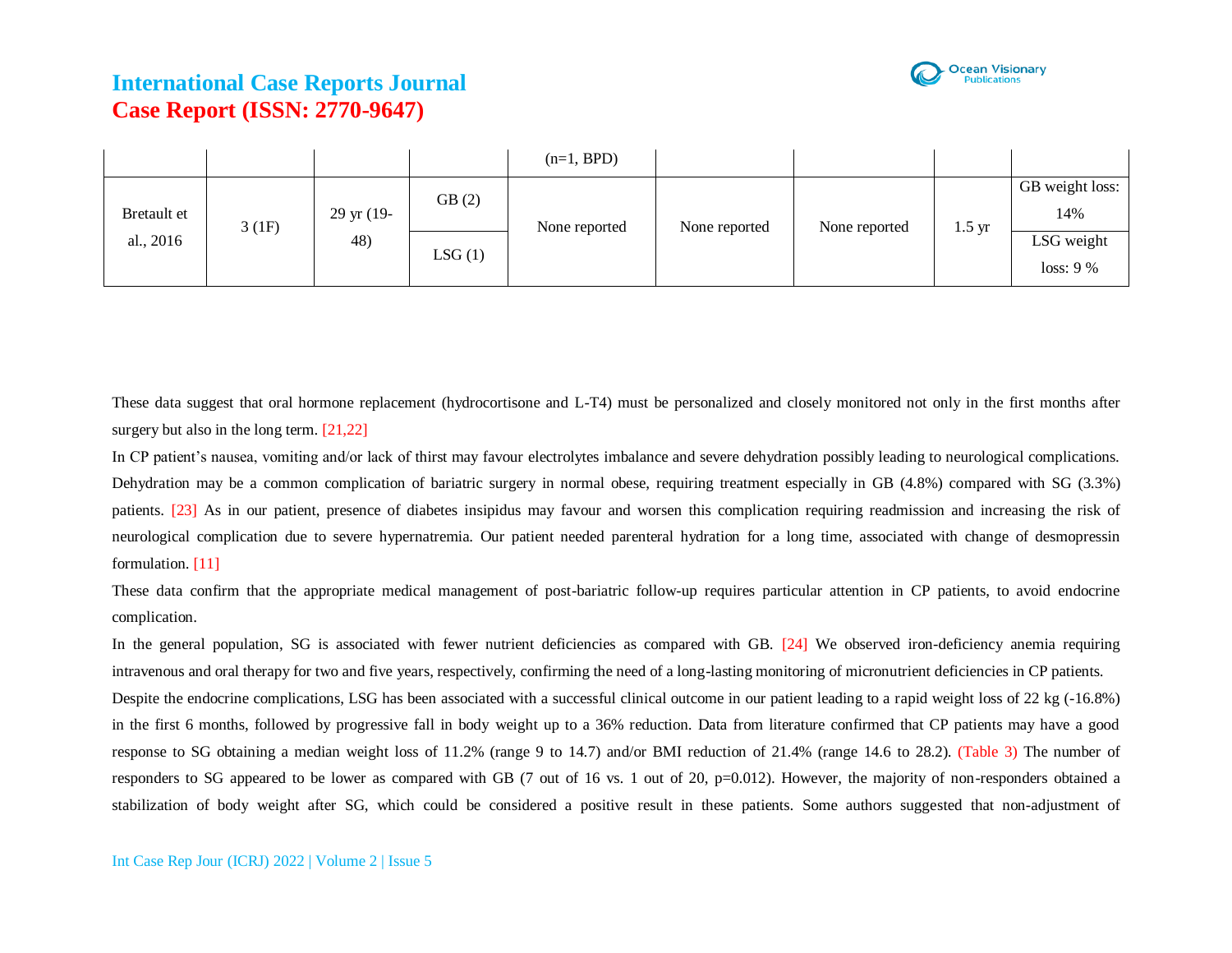

hydrocortisone doses may play a role in the suboptimal weight loss in some CP patients after SG. [12] However, few patients with short follow-up time (mean of 2 years for SG and 2.7 years for GB; >5 years in a few cases) are reported in literature, hampering the possibility to draw definitive conclusions concerning longterm efficacy of SG and/or GB in CP patients.

It is known that SG promotes weight reduction via two main mechanisms: one is stomach restriction; the other is appetite reduction due to changes in the levels of gut hormones (ghrelin, GLP-1, insulin). [17,24] HO is characterized by increased parasympathetic activity with hyperinsulinemia, insulin resistance and subsequent increased visceral fat accumulation, which may result in severe obesity. [4] Other studies demonstrated a reduced postprandial suppression of ghrelin and/or a reduced postprandial response of PYY in CP patients, suggesting a role of these factors for disturbed regulation of appetite and severe obesity. [25,26] Therefore, the second mechanism seems to play an important role in contributing to weight reduction and long-term maintenance of weight loss in CP patients. Data from literature suggest that SG may be associated with minor post-operative complications compared with GB in CP patients, (Table 3) as in the general population. [24] Moreover, no increased mortality was observed after both SG and GB in CP patients. [8-17] By contrast, our patient presented serious postoperative complications and an electrolyte imbalance which lasted for a few months, highlighting the importance of an adequate post-operative management to avoid severe complications in hypopituitary CP patients. Impaired absorption of oral hormone replacement therapy in these patients can increase the risk of

mortality for acute adrenal insufficiency and/or electrolytes imbalance and severe hypothyroidism.

In conclusion, our report and the available literature data suggest that bariatric surgery may be a treatment option for morbidly obese CP patients, but they must be referred to a specialized bariatric surgical centre with a dedicated multidisciplinary team. Indeed, CP patients need hormonal replacement therapy adjustments that should be individualized according to clinical data and daily profiles, before, as well as after bariatric surgery and in the long-term.

#### **REFERENCES**

- 1. [Müller HL. Craniopharyngioma. Endocr Rev. 2014;35\(3\):513-43.](https://pubmed.ncbi.nlm.nih.gov/24467716/)
- 2. [Müller HL, Merchant TE, Warmuth-Metz M, Martinez-Barbera JP, Puget S. Craniopharyngioma. Nat Rev Dis Primers. 2019;5\(1\):75.](https://pubmed.ncbi.nlm.nih.gov/31699993/)
- 3. [Müller HL. Consequences of Craniopharyngioma Surgery in Children. J Clin Endocrinol Metab. 2011;96\(7\):1981-91.](https://pubmed.ncbi.nlm.nih.gov/21508127/)
- 4. [van Iersel L, Brokke KE, Adan RAH, Bulthuis LCM, van den Akker ELT, van Santen HM. Pathophysiology and individualized treatment of](https://pubmed.ncbi.nlm.nih.gov/30247642/)  hypothalamic [obesity following craniopharyngioma and other suprasellar tumors: a systematic review. Endocr Rev. 2019;40\(1\):193-235.](https://pubmed.ncbi.nlm.nih.gov/30247642/)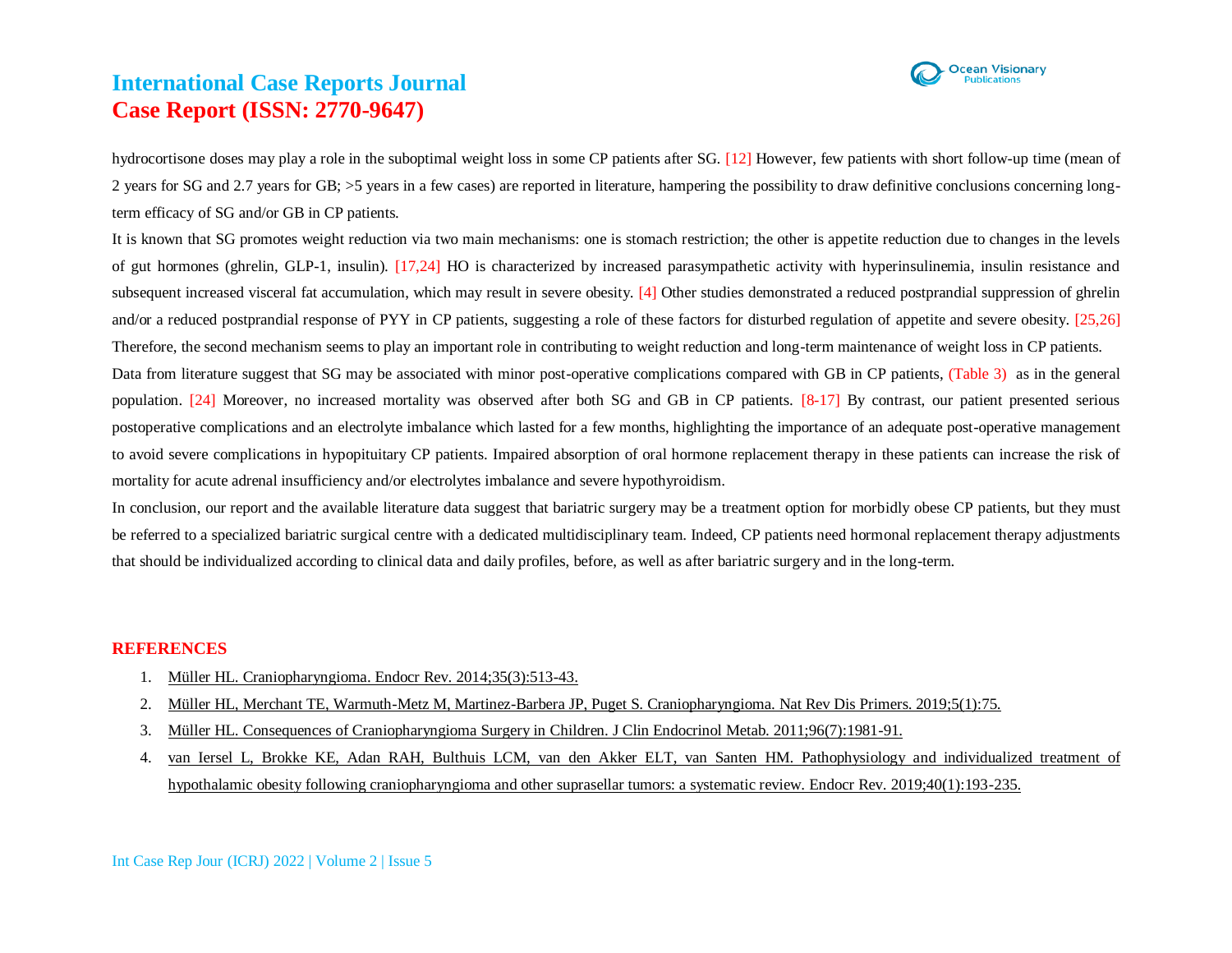

- 5. [Sterkenburg AS, Hoffmann A, Gebhardt U, Warmuth-Metz M, Daubenbuchel A MM, Muller HL. Survival, hypothalamic obesity, and](https://pubmed.ncbi.nlm.nih.gov/25838139/)  [neuropsychological/psychosocial status after childhood-onset craniopharyngioma: newly reported long-term outcomes. Neuro Oncol. 2015;17\(7\):1029-](https://pubmed.ncbi.nlm.nih.gov/25838139/) [38.](https://pubmed.ncbi.nlm.nih.gov/25838139/)
- 6. [Ni W, Shi X. Interventions for the treatment of craniopharyngioma-related hypothalamic obesity: a systematic review. World Neurosurg. 2018;118:e59](https://pubmed.ncbi.nlm.nih.gov/29945001/) [e71.](https://pubmed.ncbi.nlm.nih.gov/29945001/)
- 7. [Bretault M, Boillot A, Muzard L, Poitou C, Oppert JM, Barsamian C, et al. Clinical review: bariatric surgery following treatment for](https://pubmed.ncbi.nlm.nih.gov/23533238/)  [craniopharyngioma: a systematic review and individual-level data meta-analysis. J Clin Endocrinol Metab. 2013;98\(6\):2239-46.](https://pubmed.ncbi.nlm.nih.gov/23533238/)
- 8. [Gatta B, Nunes ML, Bailacq-Auder C, Etchechoury L, Collet D, Tabarin A. Is bariatric surgery really inefficient in hypothalamic obesity? Clin](https://pubmed.ncbi.nlm.nih.gov/22994633/)  [Endocrinol. 2013;78\(4\):636-8.](https://pubmed.ncbi.nlm.nih.gov/22994633/)
- 9. [Weismann D, Pelka T, Bender G, Jurowich C, Fassnacht M, Thalheimer A, Allolio B. Bariatric surgery for morbid obesity in craniopharyngioma.](https://pubmed.ncbi.nlm.nih.gov/22506774/)  [Clinical Endocrinology. 2013;78\(3\):385-90.](https://pubmed.ncbi.nlm.nih.gov/22506774/)
- 10. [Wolf P, Winhofer Y, Smajis S, Kruschitz R, Schindler K, Gessl A, et al. Hormone substitution after gastric bypass surgery in patients with](https://pubmed.ncbi.nlm.nih.gov/26789341/)  [hypopituitarism secondary to craniopharyngioma. Endocr Pract. 2016;22\(5\):595-601.](https://pubmed.ncbi.nlm.nih.gov/26789341/)
- 11. [Trotta M, Da Broi J, Salerno A, Trotta M, Da Broi J, Salerno A, et al. Sleeve gastrectomy leads to easy management of hormone replacement therapy](https://pubmed.ncbi.nlm.nih.gov/28260180/)  [and good weight loss in patients treated for craniopharyngioma. Updates Surg. 2017;69\(1\):95-9.](https://pubmed.ncbi.nlm.nih.gov/28260180/)
- 12. [Garrez I, Lapauw B, Nieuwenhove YV. Bariatric surgery for treatment of hypothalamic obesity after craniopharyngioma therapy: a matched case](https://pubmed.ncbi.nlm.nih.gov/31955372/)[control study. Obes Surg. 2020;30\(6\):2439-44.](https://pubmed.ncbi.nlm.nih.gov/31955372/)
- 13. [Wijnen M, Olsson DS, van den Heuvel-Eibrink MM, Wallenius V, Janssen JAMJL, Delhanty PJD, et al. Efficacy and safety of bariatric surgery for](https://pubmed.ncbi.nlm.nih.gov/27795552/)  [craniopharyngioma-related hypothalamic obesity: a matched case-control study with 2 years of follow-up. Int J Obes. 2017;41\(2\):210-6.](https://pubmed.ncbi.nlm.nih.gov/27795552/)
- 14. [Inge TH, Pfluger P, Zeller M, Rose SR, Burget L, Sundararajan S, et al. Gastric bypass surgery for treatment of hypothalamic obesity after](https://pubmed.ncbi.nlm.nih.gov/17643131/)  [craniopharyngioma therapy. Nat Clin Pract Endocrinol Metab. 2007;3\(8\):606-9.](https://pubmed.ncbi.nlm.nih.gov/17643131/)
- 15. [Page-Wilson G, Wardlaw SL, Khandji AG, Korner J. Hypothalamic obesity in patients with craniopharyngioma: treatment approaches and](https://pubmed.ncbi.nlm.nih.gov/21935755/) the emerging [role of gastric bypass surgery. Pituitary. 2012. 15\(1\):84-92.](https://pubmed.ncbi.nlm.nih.gov/21935755/)
- 16. [Rottembourg D, O'Gorman CS, Urbach S, Garneau PY, Langer JC, Van Vliet G, et al. Outcome after bariatric surgery in two adolescents](https://pubmed.ncbi.nlm.nih.gov/19960898/) with [hypothalamic obesity following treatment of craniopharyngioma. J Pediatr Endocrinol Metab. 2009;22\(9\):867-72.](https://pubmed.ncbi.nlm.nih.gov/19960898/)